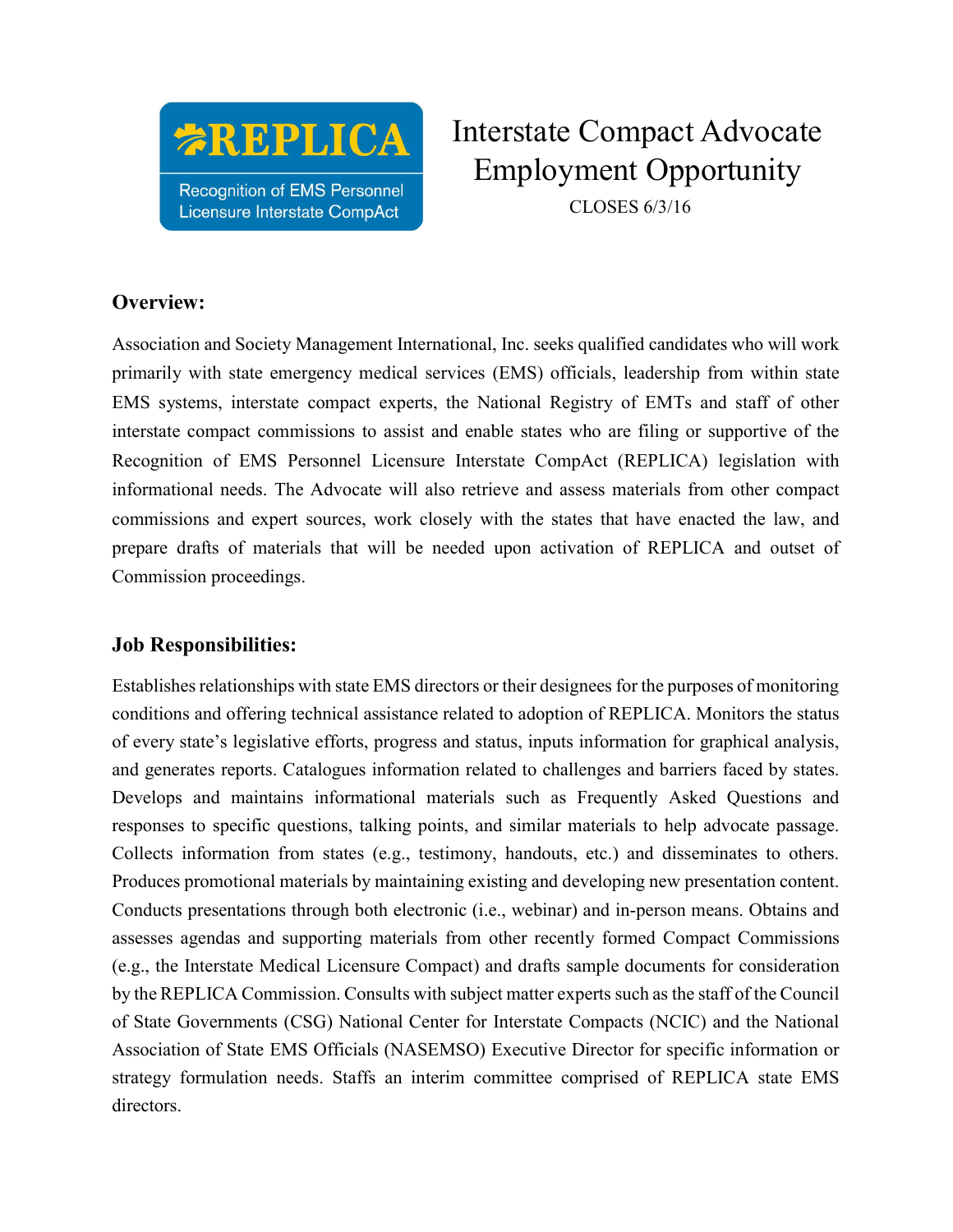#### Job Duties:

- Monitors conditions and legislative results; coordinates communications actions with state EMS directors and state or local EMS industry representatives.
- Orients and coaches state EMS directors and other agents for change on a per state basis.
- Assists states by answering questions and responding to requests.
- Develops marketing strategies by examining state legislative cycles and plans, schedules, and completes requirements for direct advocacy in conformity to the state EMS director's preferences.
- Develops basic presentation approaches by reviewing materials and information provided by the NASEMSO Executive Director, states that have enacted REPLICA, and CSG/NCIC.
- Keeps NASEMSO members informed by compiling, analyzing, and reporting legislative status and results; forwards projections and updates.
- Provides regular updates to national associations, national organizations, and federal agencies.
- Seeks expert advice from and provides regular informational updates to CSG/NCIC.
- Determines requirements by reviewing state and EMS industry requests; considers scheduling factors.
- Obtains NASEMSO approval of mature draft products.
- Enhances the NASEMSO and REPLICA reputation by accepting ownership for executing new and different requests, exploring opportunities to add value to job accomplishments.
- Revises website content via requests to the webmaster and identifies improvement opportunities.
- Travels on an as-approved basis (approximately 6-10 trips annually).
- Updates job knowledge by participating in distance educational opportunities, reading professional publications, maintaining personal networks, participating in professional organizations.
- Improves quality results by studying, evaluating, and re-designing processes; recommends changes to content of informational materials.
- Meets work standards by following production, productivity, quality, and customerservice standards; resolves operational problems; identifies work process improvements.
- Accomplishes organization mission by completing required tasks as needed.